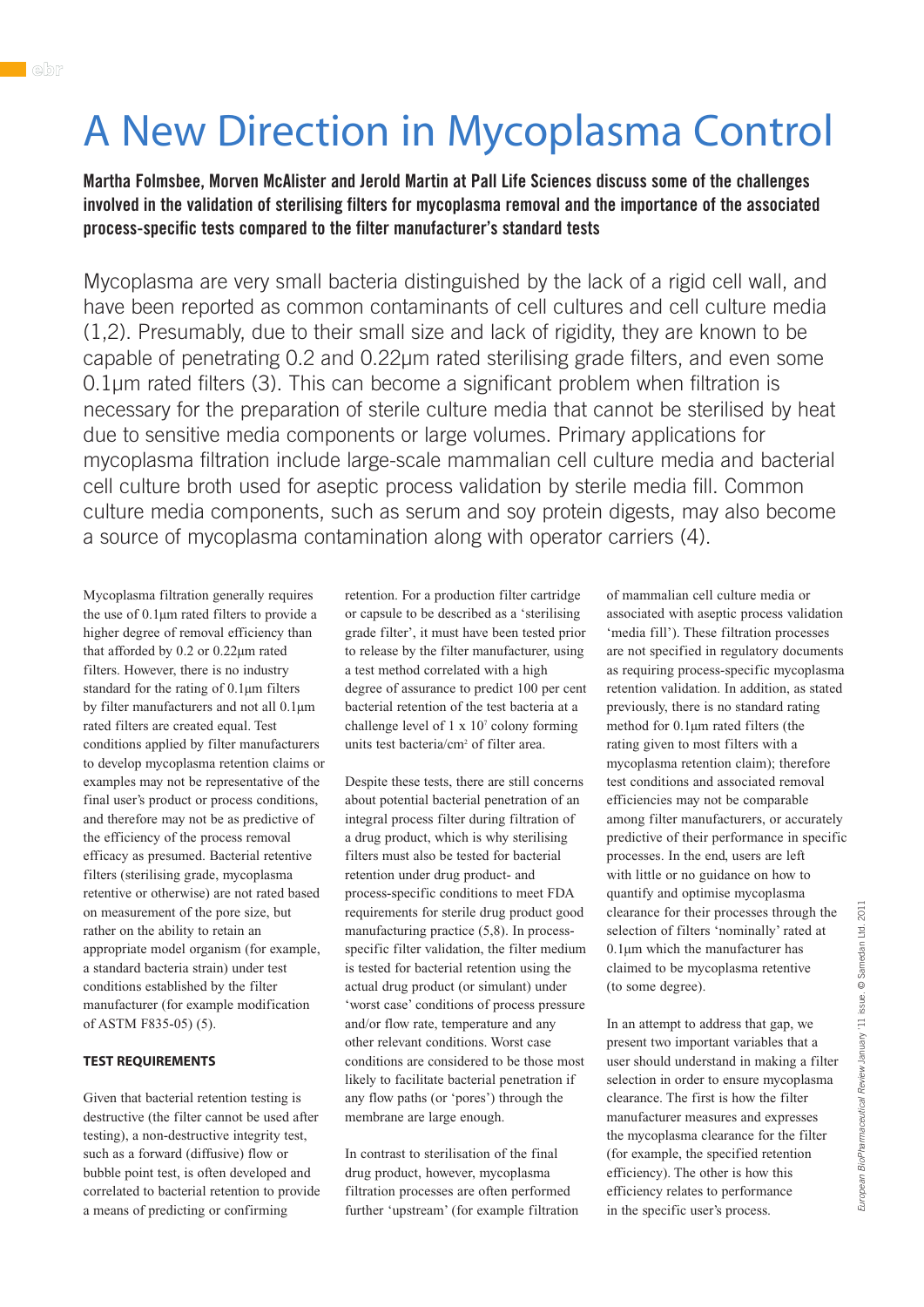## **FILTER RATING & EFFICIENCY**

Filters marketed with claims for mycoplasma retention are generally described as having a 0.1µm rating and may or may not have an assigned removal efficiency value (titre reduction or log reduction value) based on performance testing with a specified mycoplasma test organism – typically a strain of *Acholeplasma laidlawii* – under defined test conditions. The 0.1µm rating itself may be based on this mycoplasma retention efficiency, or may be otherwise based on the minimum bubble point value (relative to the filter manufacturer's 0.2µm membrane bubble point value), on retention of 0.1µm test particles, for example latex beads, under specified or unspecified test conditions, or on some other parameter. Mycoplasma filters are generally challenged (at a minimum) with *A laidlawii*, at a concentration of equal to or greater than  $1 \times 10^7$  colony forming units (CFU)/cm2 of filter surface area (comparable to ASTM-F838-05 recommendations for bacterial challenge of 0.2µm rated 'sterilising grade' filters), although some filter manufacturers may challenge with less. Some filters may also have been tested with other mycoplasma species (for example, *Mycoplasma orale*), as well as with the bacteria *Brevundimonas diminuta*, which is necessary for a claim of 'sterilising grade' according to regulatory GMP.

Although many filters cannot claim 100 per cent clearance of the challenge mycoplasma (no penetration at the specified challenge level and test conditions), this does not mean that they do not effectively retain a very significant amount of mycoplasma or are not highly efficient. It also does not necessarily mean that they will not be 100 per cent retentive in a given filtration process when considering the actual bacterial or mycoplasma bioburden load. To understand how that can be true, it is important to understand the concept of bacterial titre reduction (TR) (or log reduction value). TR is a measure of the degree to which a particular filter removes a microorganism under specified test conditions. TR is calculated as the ratio of the total number of bacteria used to challenge the filter divided by the total number of bacteria that passed through the filter:

Upstream titre x volume applied = total number of influent TR= Downstream titre x volume filtered = total number of effluent

The TR expressed as a base 10 logarithm becomes the log reduction value (LRV).

In practical terms, this means that for any real likelihood of penetration to occur under process conditions with similarly penetrative bioburden, the bioburden load on the filter would have to exceed a total challenge of 100,000 to 1,000,000 CFU/cm2 of filter area. However, an important caveat to keep in mind is that the TR is a product of the testing conditions and should be verified under specific process conditions. The higher the TR value demonstrated for a given filter, the greater the assurance of mycoplasma removal in the event of high mycoplasma bioburden levels (or more penetrative mycoplasma).

## **BACTERIAL CHALLENGE TESTING**

In mycoplasma and bacterial challenge testing, the test organisms are preferably inoculated directly into the process fluid and delivered to the test filter(s)  $(0.2 \text{ or } 0.1 \mu \text{m} \text{ rated})$  and a control filter (the next 'coarser' grade) for a particular length of time, volume throughput, flow rate and/or pressure, and temperature. The test and control filter(s) are subjected to pre- and post-challenge integrity or installation tests, generally a Forward (diffusive) Flow test or a bubble point test. When 47mm discs are used (as is often the case), integrity testing generally includes a bubble point test to demonstrate the correct installation of the filter into the housing, and ensure there are no gross defects with each filter. With larger filter modules (such as 10 inch cartridges or capsules), the integrity testing is more typically conducted using Forward (diffusive) Flow testing. This is especially true for 0.1µm rated filters that may have water wet bubble point values more than 90psi (six bar).

The test bacteria should be suspended in the product at a concentration and in a volume that delivers a challenge level that meets or exceeds the industry minimum standard (for 0.2µm rated sterilising grade filters) of 1 x 107 CFU/cm2 of test filter area. The effluent

concentration (or total recovery) is also determined.

There are two possible outcomes to a bacterial challenge: either no penetration occurs and the filter is considered 'sterilising' (under those testing conditions it is 100 per cent retentive); or there is some degree of penetration (also under the given testing conditions). If there is some degree of penetration, then the TR or LRV is calculated as described above. When no penetration occurs, the TR or LRV may be expressed as greater than the total challenge level for the entire filter area.

#### **PRODUCT-SPECIFIC (USER) FILTER VALIDATION**

When bacterial challenges are conducted by the filter manufacturer the challenge is generally administered in a single pass with a simple buffer or water, commonly at a relatively low pressure and/or flow rate in a convenient volume so as to meet the predetermined challenge level, as described in ASTM Standard F838-05 (5). As mentioned previously, a filter user's product or process conditions may be different from that of the filter manufacturer's core validation conditions, and may influence performance. This is why process-specific filter validation is important for sterilising filtration. Since regulations do not implicitly require process-specific mycoplasma filtration validation, when evaluating mycoplasma filters, it is prudent to consider how the filter was tested by the filter manufacturer to establish the reported rating and the reported TR (especially if no product-specific filtration validation will be conducted).

# **PROCESS-SPECIFIC MYCOPLASMA CHALLENGE TEST**

In contrast to the manufacturer's core retention validation study, the aim of a process-specific study is to generate data demonstrating that the product filtration process will remove mycoplasma effectively when the product is passed through a mycoplasma filter under the actual processing conditions. It will determine the mycoplasma clearance efficiency under the user's actual process conditions.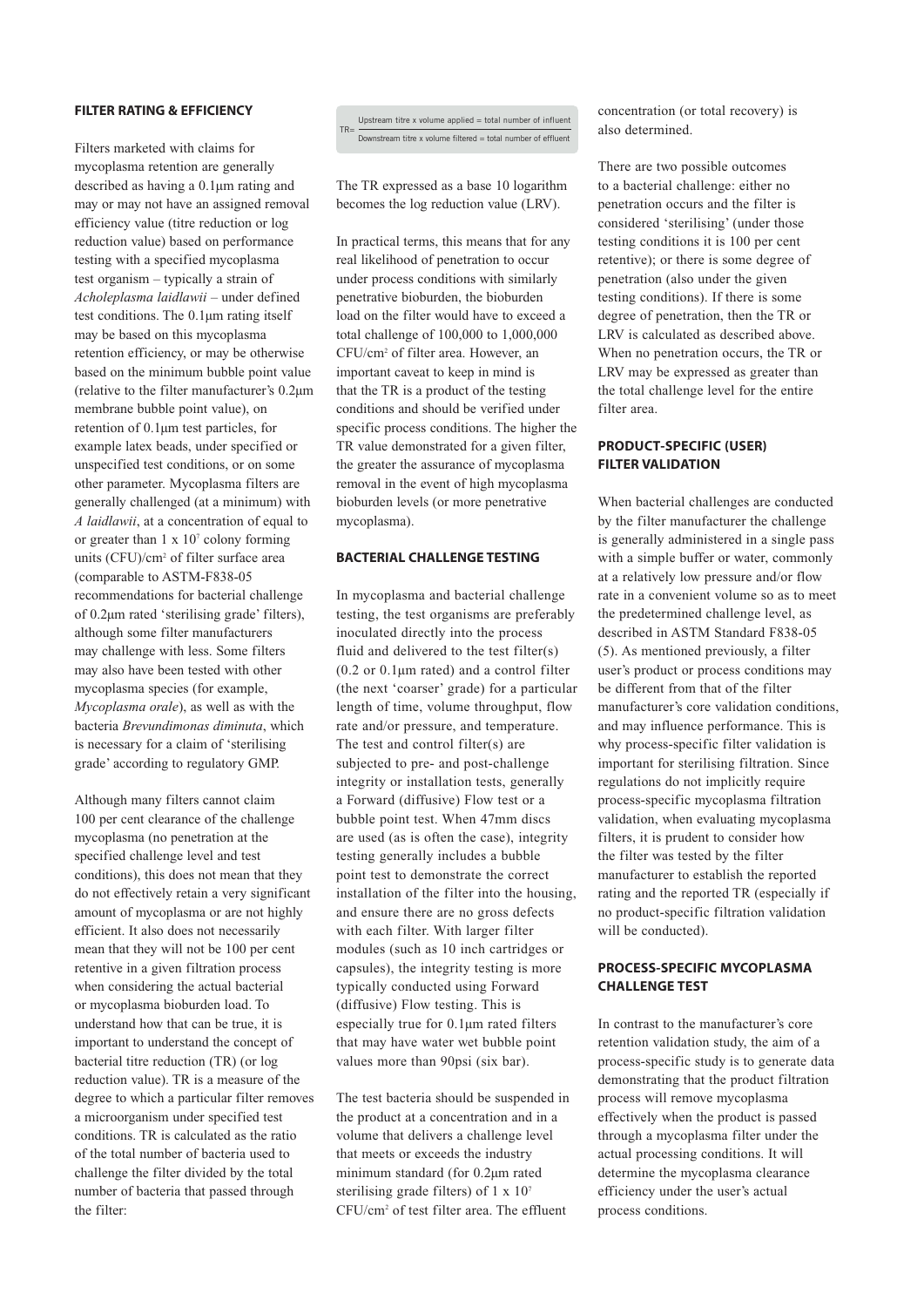Process-specific mycoplasma retention validation is accomplished by inoculating mycoplasma directly into the product (or where necessary, an appropriate simulant). and then passing the spiked product through the test filters under conditions designed to simulate the worst-case process parameters of a full-scale production run. Prior to performing the process-specific mycoplasma challenge test, it may be necessary to determine the viability of the challenge test organism in the process fluid.

The mycoplasma challenge should provide a uniform challenge over the intended process time to yield a final challenge level of at least 107 CFU/cm<sup>2</sup> of filter surface area (6). Retention testing will suffer sensitivity loss directly proportional to the degree of cellular aggregation, so the latter must be assessed and controlled. Absence of significant aggregation and appropriate mycoplasma cell sizing for qualification of a 0.1µm-rated filter is generally confirmed by demonstrating penetration of a 0.2µm-rated membrane as a positive control for each challenge test performed.

The test conditions should simulate the production process and, as much as possible, represent worst-case testing conditions. If the filtration process is regulated by pressure, the challenge pressure used during testing should be equal to the maximum processing pressure. Volume throughputs should be scaled appropriately to meet or exceed the maximum batch size processed in the full-scale operation. Also, the duration of the challenge should meet or exceed the maximum amount of time that the filter comes into contact with the process fluid (if possible).

Three different filter membrane lots are generally included in the product-specific microbial retention validation study. It is important to include at least one filter lot representative of filter material with the largest acceptable pore size in order to demonstrate that microbial retention is adequate by any membrane in the filter grade. This 'worst case' membrane should have a physical integrity test value at or near the manufacturing specification for that filter representative of the largest 'pores'. Typically, this 'worst case' filter will have a manufacturer's 'bubble point' within 10 per cent above the minimum filter manufacturing specification. The physical installation of the challenge membrane in the disc holder is also determined prior to challenge testing by a visual bubble point test, using water or other wetting fluid for which specifications exist.

# **FACTORS INFLUENCING MYCOPLASMA RETENTION**

As evident in the discussion above, it is assumed that flow rate, pressure, temperature and other process parameters or product formulation characteristics may influence bacterial or mycoplasma retention. They are reasonable assumptions, however, exactly how, or if, these factors influence mycoplasma retention/penetration of filters has, for the most part, not been publicly documented. On the other hand, there is strong evidence that some characteristics of product solutions do play a significant role in bacterial penetration of sterilising grade filters. For example, solutions with a high lipid content and a low surface tension (such as a liposome solution) have been shown to enhance filter penetration by *B diminuta* under conditions that would not otherwise normally permit penetration (9). It would therefore not be surprising if mycoplasma penetration is also enhanced in similar solutions.

One factor that has clearly been shown to influence bacterial penetration of filters is the growth media used to generate the challenge test organism. This effect is most likely due to the fact that bacteria will adapt to environmental conditions in an attempt to enhance their survival and these adaptations may include a change in cell size or other cell characteristic. A wide variety of bacteria are typically reduced in size subsequent to starvation (10-13). Unsurprisingly, this is also true of mycoplasma cells, for example, the diameter of mycoplasma cells grown in the presence of glucose has been reported to be two to four times larger than cells grown in the absence of glucose (1 to 3um compared to 0.5 to 1 $\mu$ m) (14).

Given that the mycoplasma cell nutritional status may also affect the penetrative ability of the challenge test mycoplasma, the effect of culture media on mycoplasma penetrative ability has been studied (to a limited extent). These preliminary studies have shown that mycoplasma culture conditions can impact the apparent retention efficacy of challenged filters. For example *A laidlawii* mycoplasma cells cultured in mycoplasma broth with 10 per cent horse serum were demonstrated to penetrate a 0.2µm rated filter more effectively than those cells cultured in tryptic soy broth alone (3). This is notable given that many of the fluids filtered using mycoplasma filters are well suited to mycoplasma growth.

# **CONCLUSION**

Similar to the challenge study used for validating sterilising grade filters (0.2 or 0.22µm rated) for 100 per cent bacterial removal using *B diminuta* multiple factors are considered when designing a process-specific mycoplasma retention

**The test conditions should simulate the production process and, as much as possible, represent worst-case testing conditions. If the filtration process is regulated by pressure, the challenge pressure used during testing should be equal to the maximum processing pressure. Volume throughputs should be scaled appropriately to meet or exceed the maximum batch size processed in the full-scale operation. Also, the duration of the challenge should meet or exceed the maximum amount of time that the filter comes into contact with the process fluid (if possible).**